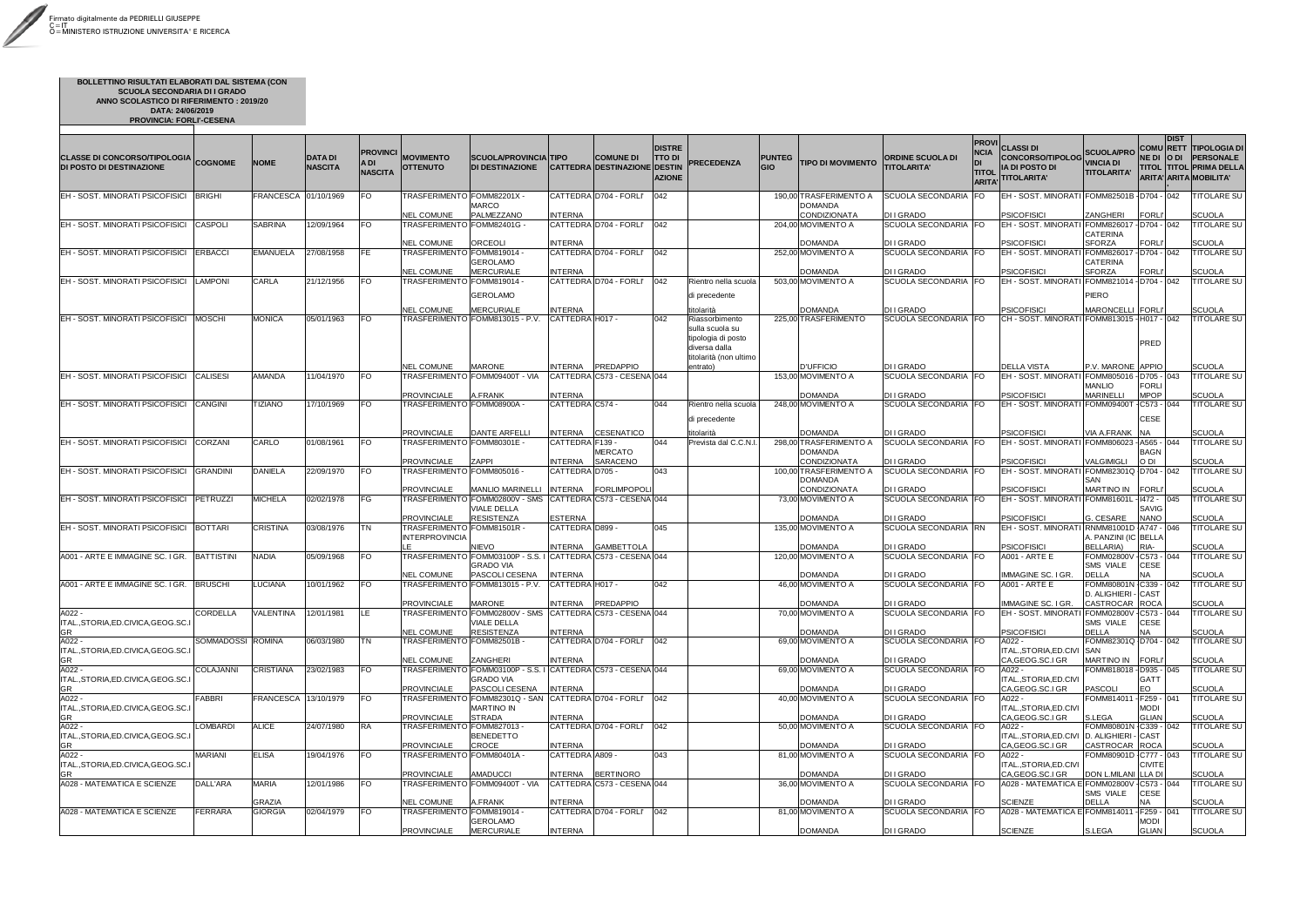| <b>CLASSE DI CONCORSO/TIPOLOGIA COGNOME</b><br><b>DI POSTO DI DESTINAZIONE</b> |                             | <b>NOME</b>           | <b>DATA DI</b><br><b>NASCITA</b> | A DI<br><b>NASCITA</b> | <b>PROVINCI</b> MOVIMENTO<br><b>OTTENUTO</b>                              | <b>SCUOLA/PROVINCIA TIPO</b><br><b>DI DESTINAZIONE</b>                                                       |                                   | <b>COMUNE DI</b><br><b>CATTEDRA DESTINAZIONE</b> | <b>DISTRE</b><br><b>TTO DI</b><br>DESTIN<br><b>AZIONE</b> | <b>PRECEDENZA</b>                                                                | <b>PUNTEG</b><br><b>GIO</b> | <b>TIPO DI MOVIMENTO</b>                       | <b>ORDINE SCUOLA DI</b><br><b>TITOLARITA'</b>    | <b>NCIA</b><br>DI<br><b>TITOL</b><br><b>ARITA</b> | <b>PROVI</b> CLASSI DI<br>CONCORSO/TIPOLOG VINCIA DI<br><b>IA DI POSTO DI</b><br><b>IITOLARITA'</b> | <b>SCUOLA/PRO</b><br><b>TITOLARITA'</b>                                   | NE DI O DI                           | <b>DIST</b> | <b>COMU RETT TIPOLOGIA DI</b><br><b>PERSONALE</b><br><b>TITOL TITOL PRIMA DELLA</b><br>ARITA' ARITA MOBILITA' |
|--------------------------------------------------------------------------------|-----------------------------|-----------------------|----------------------------------|------------------------|---------------------------------------------------------------------------|--------------------------------------------------------------------------------------------------------------|-----------------------------------|--------------------------------------------------|-----------------------------------------------------------|----------------------------------------------------------------------------------|-----------------------------|------------------------------------------------|--------------------------------------------------|---------------------------------------------------|-----------------------------------------------------------------------------------------------------|---------------------------------------------------------------------------|--------------------------------------|-------------|---------------------------------------------------------------------------------------------------------------|
| A028 - MATEMATICA E SCIENZE                                                    | <b>GHETTI</b>               | ALESSANDRA 19/11/1967 |                                  | <b>FO</b>              | TRASFERIMENTO FOMM827013 -<br><b>PROVINCIALE</b>                          | <b>BENEDETTO</b><br><b>CROCE</b>                                                                             | <b>INTERNA</b>                    | CATTEDRA D704 - FORLI                            | 042                                                       |                                                                                  |                             | 90,00 MOVIMENTO A<br>DOMANDA                   | SCUOLA SECONDARIA FO<br>DI I GRADO               |                                                   | A028 - MATEMATICA E FOMM813015 - H017 - I042<br><b>SCIENZE</b>                                      | P.V. MARONE APPIO                                                         | PRED                                 |             | <b><i>ITOLARE SU</i></b><br>SCUOLA                                                                            |
| A028 - MATEMATICA E SCIENZE                                                    | <b>PONI</b>                 | <b>CAMILLA</b>        | 08/03/1988                       | <b>FO</b>              | <b>PROVINCIALE</b>                                                        | TRASFERIMENTO FOMM03100P - S.S. I CATTEDRA C573 - CESENA 044<br><b>GRADO VIA</b><br>PASCOLI CESENA   INTERNA |                                   |                                                  |                                                           |                                                                                  |                             | 36,00 MOVIMENTO A<br>DOMANDA                   | SCUOLA SECONDARIA FO<br>DI I GRADO               |                                                   | A028 - MATEMATICA E FOMM818018 - D935 - 045<br><b>SCIENZE</b>                                       | <b>PASCOLI</b>                                                            | <b>GATT</b><br>EO                    |             | <b>FITOLARE SU</b><br>SCUOLA                                                                                  |
| A028 - MATEMATICA E SCIENZE                                                    | <b>ARGIEL</b>               | <b>ASTRID</b>         | 21/03/1959                       | IEE.                   | TRASFERIMENTO FOMM80401A -<br><b>INTERPROVINCIA</b>                       |                                                                                                              | CATTEDRA A809                     |                                                  | 043                                                       |                                                                                  |                             | 104,00 MOVIMENTO A                             | SCUOLA SECONDARIA AN                             |                                                   | A028 - MATEMATICA E ANMM83403B -                                                                    | CORINALDO                                                                 | D007 - 006<br><b>CORIN</b>           |             | <b>FITOLARE SU</b>                                                                                            |
| A028 - MATEMATICA E SCIENZE                                                    | PATTUELLI                   | VALENTINA             | 12/03/1988                       | <b>RA</b>              | TRASFERIMENTO FOMM826017 -<br><b>INTERPROVINCIA</b>                       | <b>AMADUCCI</b>                                                                                              | INTERNA                           | <b>BERTINORO</b><br>CATTEDRA D704 - FORLI'       | 042                                                       |                                                                                  |                             | DOMANDA<br>36,00 MOVIMENTO A                   | DI I GRADO<br>SCUOLA SECONDARIA RA               |                                                   | <b>SCIENZE</b><br>A028 - MATEMATICA E RAMM82501                                                     | "GUIDO<br>RICCI+                                                          | ALDO<br>- H199 - 040<br><b>RAVE</b>  |             | SCUOLA<br>TITOLARE SU                                                                                         |
| A030 - MUSICA SC. I GR.                                                        | <b>GRASSI</b>               | PIERPAOLO             | 28/06/1965                       | <b>FO</b>              | TRASFERIMENTO FOMM81701C -                                                | CATERINA SFORZA INTERNA                                                                                      |                                   | CATTEDRA 1027 - SAN<br>MAURO                     | 045                                                       |                                                                                  |                             | DOMANDA<br>131,00 MOVIMENTO A                  | DI I GRADO<br>SCUOLA SECONDARIA FO               |                                                   | <b>SCIENZE</b><br>EH - SOST. MINORATI                                                               | <b>MURATORI</b><br>FOMM81701C - 1027 - 045<br><b>GIOVANNI</b>             | <b>NNA</b><br><b>SAN</b>             |             | SCUOLA<br><b>TITOLARE SU</b>                                                                                  |
| A030 - MUSICA SC. I GR.                                                        | <b>MANCINI</b>              | <b>MARCO</b>          | 26/05/1963                       | IFO.                   | <b>NEL COMUNE</b>                                                         | <b>GIOVANNI PASCOLI</b><br>TRASFERIMENTO FOMM09400T - VIA                                                    | <b>ESTERNA</b>                    | PASCOLI<br>CATTEDRA C573 - CESENA 044            |                                                           |                                                                                  |                             | <b>DOMANDA</b><br>242,00 MOVIMENTO A           | DI I GRADO<br>SCUOLA SECONDARIA FO               |                                                   | <b>PSICOFISICI</b><br><b>EH - SOST. MINORATI</b>                                                    | <b>PASCOLI</b><br><b>FOMM09400T</b>                                       | <b>MAUR</b><br>$-C573 - 044$<br>CESE |             | SCUOLA<br><b>FITOLARE SU</b>                                                                                  |
| A030 - MUSICA SC. I GR.                                                        | SAVIOLI                     | ALESSANDRA 09/12/1961 |                                  | FO.                    | <b>NEL COMUNE</b><br>TRASFERIMENTO FOMM827013 -                           | A.FRANK<br><b>BENEDETTO</b>                                                                                  | <b>ESTERNA</b>                    | CATTEDRA D704 - FORLI'                           | 042                                                       |                                                                                  |                             | <b>DOMANDA</b><br>95,00 MOVIMENTO A            | DI I GRADO<br>SCUOLA SECONDARIA FO               |                                                   | <b>PSICOFISICI</b><br>A030 - MUSICA SC. I                                                           | VIA A.FRANK<br>FOMM82201X - D704 - 042<br>MARCO                           | <b>NA</b>                            |             | SCUOLA<br><b>FITOLARE SU</b>                                                                                  |
| A030 - MUSICA SC. I GR.                                                        | FAROLFI                     | <b>CHIARA</b>         | 02/01/1967                       | <b>FO</b>              | <b>NEL COMUNE</b><br>PASSAGGIO DI<br><b>CATTEDRA</b>                      | CROCE<br>FOMM814011 -                                                                                        | <b>INTERNA</b><br>CATTEDRA F259 - |                                                  | 041                                                       |                                                                                  |                             | DOMANDA<br>145,00 MOVIMENTO A                  | DI I GRADO<br>SCUOLA SECONDARIA FO               |                                                   | AG56 - FLAUTO                                                                                       | <b>PALMEZZANO FORLI</b><br>FOMM09400T - C573 - 044                        | <b>CESE</b>                          |             | SCUOLA<br><b>ITOLARE SU</b>                                                                                   |
| A049 - SC. MOT. E SPORT. SC. I GR. BALZONI                                     |                             | <b>DANIELA</b>        | 06/03/1978                       | <b>FO</b>              | <b>PROVINCIALE</b><br>TRASFERIMENTO FOMM806023 -                          | S.LEGA                                                                                                       |                                   | ESTERNA MODIGLIANA<br>CATTEDRA A565 - BAGNO 044  |                                                           |                                                                                  |                             | DOMANDA<br>78,00 MOVIMENTO A                   | <b>DI I GRADO</b><br>SCUOLA SECONDARIA FO        |                                                   | EH - SOST. MINORATI FOMM80301E - F139 - 044                                                         | VIA A.FRANK                                                               | <b>NA</b><br><b>MERC</b>             |             | SCUOLA<br><b><i>ITOLARE SU</i></b>                                                                            |
| A049 - SC. MOT. E SPORT. SC. I GR. SANULLI                                     |                             | <b>SANDRO</b>         | 28/01/1966                       | <b>FO</b>              | <b>PROVINCIALE</b><br>TRASFERIMENTO FOMM80301E -                          | VALGIMIGLI                                                                                                   | <b>INTERNA</b><br>CATTEDRA F139 - | <b>DI ROMAGNA</b><br>MERCATO                     | 044                                                       |                                                                                  |                             | <b>DOMANDA</b><br>84,00 MOVIMENTO A            | DI I GRADO<br>SCUOLA SECONDARIA FO               |                                                   | <b>PSICOFISICI</b><br>A049 - SC. MOT. E                                                             | ZAPPI<br>FOMM806023 - A565 - 044                                          | <b>ATO</b><br><b>BAGN</b>            |             | SCUOLA<br>TITOLARE SU                                                                                         |
| AA25 - LINGUA STRANIERA                                                        | MARGOTTI                    | <b>MELISSA</b>        | 14/08/1974                       | <b>BO</b>              | <b>PROVINCIALE</b><br>TRASFERIMENTO FOMM819014 -<br><b>NEL COMUNE</b>     | ZAPPI<br><b>GEROLAMO</b><br><b>MERCURIALE</b>                                                                | <b>INTERNA</b>                    | <b>SARACENO</b><br>CATTEDRA D704 - FORLI'        | 042                                                       |                                                                                  |                             | DOMANDA<br>76,00 MOVIMENTO A<br><b>DOMANDA</b> | DI I GRADO<br>SCUOLA SECONDARIA FO<br>DI I GRADO |                                                   | SPORT. SC. I GR.<br>AA25 - LINGUA<br>STRANIERA<br>(FRANCESE)                                        | VALGIMIGLI<br>FOMM82201X - D704 - 042<br><b>MARCO</b><br>PALMEZZANO FORLI | O DI                                 |             | SCUOLA<br><b>ITOLARE SU</b><br>SCUOLA                                                                         |
| (FRANCESE)<br>AA25 - LINGUA STRANIERA                                          | AGRIMI                      | <b>FEDERICA</b>       | 16/04/1984                       | ILE.                   | TRASFERIMENTO FOMM81601L - G.<br><b>INTERPROVINCIA</b>                    |                                                                                                              | <b>ESTERNA</b><br>CATTEDRA 1472 - | SAVIGNANO                                        | 045                                                       |                                                                                  |                             | 45,00 MOVIMENTO A                              | SCUOLA SECONDARIA   FG                           |                                                   | AA25 - LINGUA<br>STRANIERA                                                                          | FGMM877016 - D643 - 032                                                   | <b>FOGG</b>                          |             | <b>FITOLARE SU</b>                                                                                            |
| (FRANCESE)<br>AB25 - LINGUA STRANIERA                                          | KHREISH                     | ILHAM                 | 26/04/1960                       | IEE.                   | TRASFERIMENTO FOMM82501B -                                                | CESARE                                                                                                       | <b>INTERNA</b>                    | <b>SUL RUBICONE</b><br>CATTEDRA D704 - FORLI'    | 042                                                       |                                                                                  |                             | DOMANDA<br>102,00 MOVIMENTO A                  | DI I GRADO<br>SCUOLA SECONDARIA   FO             |                                                   | (FRANCESE)<br>AB25 - LINGUA<br><b>STRANIERA</b>                                                     | ALTAMURA<br>FOMM818018 - D935 - 045                                       | <b>GATT</b>                          |             | SCUOLA<br><b>FITOLARE SU</b>                                                                                  |
| (INGLESE)<br>AB25 - LINGUA STRANIERA                                           | SARACENO                    | <b>MARIA LUISA</b>    | 11/02/1970                       | <b>RC</b>              | <b>PROVINCIALE</b><br>TRASFERIMENTO FOMM826017 -                          | ZANGHERI                                                                                                     | <b>INTERNA</b>                    | CATTEDRA D704 - FORLI'                           | 042                                                       |                                                                                  |                             | DOMANDA<br>141,00 MOVIMENTO A                  | DI I GRADO<br>SCUOLA SECONDARIA FO               |                                                   | (INGLESE)<br>AB25 - LINGUA<br>STRANIERA                                                             | <b>PASCOLI</b><br>FOMM80901D-C777 - 043                                   | EO<br><b>CIVITE</b>                  |             | SCUOLA<br><b>ITOLARE SU</b>                                                                                   |
| (INGLESE)<br>AB25 - LINGUA STRANIERA                                           | <b>ZUCCHERELLI STEFANIA</b> |                       | 16/05/1969                       | <b>FO</b>              | <b>PROVINCIALE</b><br>PASSAGGIO DI<br><b>RUOLO</b>                        | CATERINA SFORZA INTERNA<br>FOMM03100P - S.S. I CATTEDRA C573 - CESENA 044<br>GRADO VIA                       |                                   |                                                  |                                                           |                                                                                  |                             | <b>DOMANDA</b><br>124.00 MOVIMENTO A           | DI I GRADO<br>SCUOLA SECONDARIA FO               |                                                   | (INGLESE)<br>AB24 - LINGUA E<br><b>CULT STRANIERA</b>                                               | DON L.MILANI LLA DI<br>FOTD02000L - C573 - 044                            | <b>CESE</b>                          |             | SCUOLA<br>TITOLARE SU                                                                                         |
| (INGLESE)<br>AB56 - CHITARRA                                                   | <b>INGOLI</b>               | <b>MICHELE</b>        | 31/07/1971                       | <b>IRA</b>             | <b>PROVINCIALE</b><br>TRASFERIMENTO FOMM805016 -<br><b>INTERPROVINCIA</b> | PASCOLI CESENA   INTERNA                                                                                     | CATTEDRA D705 -                   |                                                  | 043                                                       |                                                                                  |                             | <b>DOMANDA</b><br>60,00 MOVIMENTO A            | <b>DI II GRADO</b><br>SCUOLA SECONDARIA CR       |                                                   | (INGLESE)<br>AB56 - CHITARRA                                                                        | I.T.C. "SERRA" NA<br>CRMM82601X - D142 - 053<br><b>ALFREDO</b>            | <b>CREM</b>                          |             | SCUOLA<br><b>TITOLARE SU</b>                                                                                  |
| AC25 - LINGUA STRANIERA                                                        | Accantonament<br>o per DDG  |                       |                                  |                        | TRASFERIMENTO FOMM819014 ·                                                | MANLIO MARINELLI INTERNA<br><b>GEROLAMO</b>                                                                  |                                   | <b>FORLIMPOPOLI</b><br>CATTEDRA D704 - FORLI'    | 042                                                       | Accantonamento<br>sulla scuola per<br>DDG 85/2018 sulla<br>tipologia di posto di |                             | <b>DOMANDA</b><br>0.00 TRASFERIMENTO           | DI I GRADO<br>SCUOLA SECONDARIA FO               |                                                   | <b>AC25 - LINGUA</b><br><b>STRANIERA</b>                                                            | <b>GALMOZZI</b><br>FOMM819014 - D704 - 042<br><b>GEROLAMO</b>             |                                      |             | SCUOLA<br>Accantonamen<br>to per DDG                                                                          |
| (SPAGNOLO)<br>AC25 - LINGUA STRANIERA                                          | 85/2018<br>Accantonament    |                       |                                  |                        | <b>NEL COMUNE</b>                                                         | <b>MERCURIALE</b><br>TRASFERIMENTO FOMM813015 - P.V.                                                         | <b>ESTERNA</b><br>CATTEDRA H017 - |                                                  | 042                                                       | servizio<br>Accantonamento<br>sulla scuola per                                   |                             | D'UFFICIO<br>0,00 TRASFERIMENTO                | DI I GRADO<br>SCUOLA SECONDARIA FO               |                                                   | (SPAGNOLO)<br>AC25 - LINGUA                                                                         | <b>MERCURIALE FORLI</b><br>FOMM813015 - H017 - 042                        |                                      |             | 35/2018<br>Accantonamen                                                                                       |
| (SPAGNOLO)                                                                     | o per DDG<br>85/2018        |                       |                                  |                        | <b>NEL COMUNE</b>                                                         | <b>MARONE</b>                                                                                                |                                   | ESTERNA PREDAPPIO                                |                                                           | DDG 85/2018 sulla<br>tipologia di posto di<br>servizio                           |                             | <b>D'UFFICIO</b>                               | DI I GRADO                                       |                                                   | <b>STRANIERA</b><br>(SPAGNOLO)                                                                      | P.V. MARONE APPIO                                                         | PRED                                 |             | to per DDG<br>85/2018                                                                                         |
| AC25 - LINGUA STRANIERA                                                        | Accantonamen<br>o per DDG   |                       |                                  |                        |                                                                           | TRASFERIMENTO FOMM03100P - S.S. I CATTEDRA C573 - CESENA 044<br><b>GRADO VIA</b>                             |                                   |                                                  |                                                           | Accantonamento<br>sulla scuola per<br>DDG 85/2018 sulla<br>tipologia di posto di |                             | 0.00 TRASFERIMENTO                             | SCUOLA SECONDARIA FO                             |                                                   | AC25 - LINGUA<br><b>STRANIERA</b>                                                                   | FOMM03100P - C573 - 044<br>S.S. I GRADO<br><b>VIA PASCOLI</b>             | <b>CESE</b>                          |             | Accantonamen<br>to per DDG                                                                                    |
| (SPAGNOLO)<br>AC56 - CLARINETTO                                                | 85/2018<br>Accantonament    |                       |                                  |                        | <b>NEL COMUNE</b><br>TRASFERIMENTO FOMM806023 -                           | PASCOLI CESENA                                                                                               | <b>ESTERNA</b>                    | CATTEDRA A565 - BAGNO 044                        |                                                           | servizio<br>Accantonamento<br>sulla scuola per                                   |                             | <b>D'UFFICIO</b><br>0.00 TRASFERIMENTO         | DI I GRADO<br>SCUOLA SECONDARIA FO               |                                                   | (SPAGNOLO)<br>AC56 - CLARINETTO                                                                     | CESENA<br>FOMM806023 -                                                    | NA<br>$-$ A565 $-$<br><b>BAGN</b>    | $-044$      | 35/2018<br>Accantonamen                                                                                       |
|                                                                                | p per DDG<br>85/2018        |                       |                                  |                        | <b>NEL COMUNE</b>                                                         | <b>VALGIMIGLI</b>                                                                                            | <b>INTERNA</b>                    | DI ROMAGNA                                       |                                                           | DDG 85/2018 sulla<br>tipologia di posto di<br>servizio                           |                             | D'UFFICIO                                      | DI I GRADO                                       |                                                   |                                                                                                     | VALGIMIGLI                                                                | O DI<br><b>ROMA</b><br><b>GNA</b>    |             | to per DDG<br>35/2018                                                                                         |
| AC56 - CLARINETTO                                                              | PIZZARELLI                  | <b>ANTONIO</b>        | 07/05/1987                       | FG                     | TRASFERIMENTO FOMM81101D -<br><b>INTERPROVINCIA</b>                       | <b>ALIGHIERI</b>                                                                                             | CATTEDRA F097 -<br><b>INTERNA</b> | <b>MELDOLA</b>                                   | 043                                                       |                                                                                  |                             | 41,00 MOVIMENTO A<br>DOMANDA                   | SCUOLA SECONDARIA FG<br><b>DI I GRADO</b>        |                                                   | AC56 - CLARINETTO                                                                                   | FGMM04100B - C514 - 034<br>S.S. 1 G. "G.<br>PAVONCELLI" NOLA              | <b>CERIG</b>                         |             | <b><i>ITOLARE SU</i></b><br>SCUOLA                                                                            |
| AG56 - FLAUTO                                                                  | <b>BALLARINI</b>            | <b>FRANCESCA</b>      | 12/04/1988                       | <b>RA</b>              | <b>INTERPROVINCIA</b><br>LE                                               | TRASFERIMENTO FOMM09400T - VIA<br>A.FRANK                                                                    | <b>INTERNA</b>                    | CATTEDRA C573 - CESENA 044                       |                                                           |                                                                                  |                             | 45,00 MOVIMENTO A<br><b>DOMANDA</b>            | SCUOLA SECONDARIA PT<br>DI I GRADO               |                                                   | AG56 - FLAUTO                                                                                       | PTMM810016 - G713 - 008<br><b>STATALE</b><br>"RAFFAELLO"   IA             | <b>PISTO</b>                         |             | <b>ITOLARE SU</b><br><b>SCUOLA</b>                                                                            |